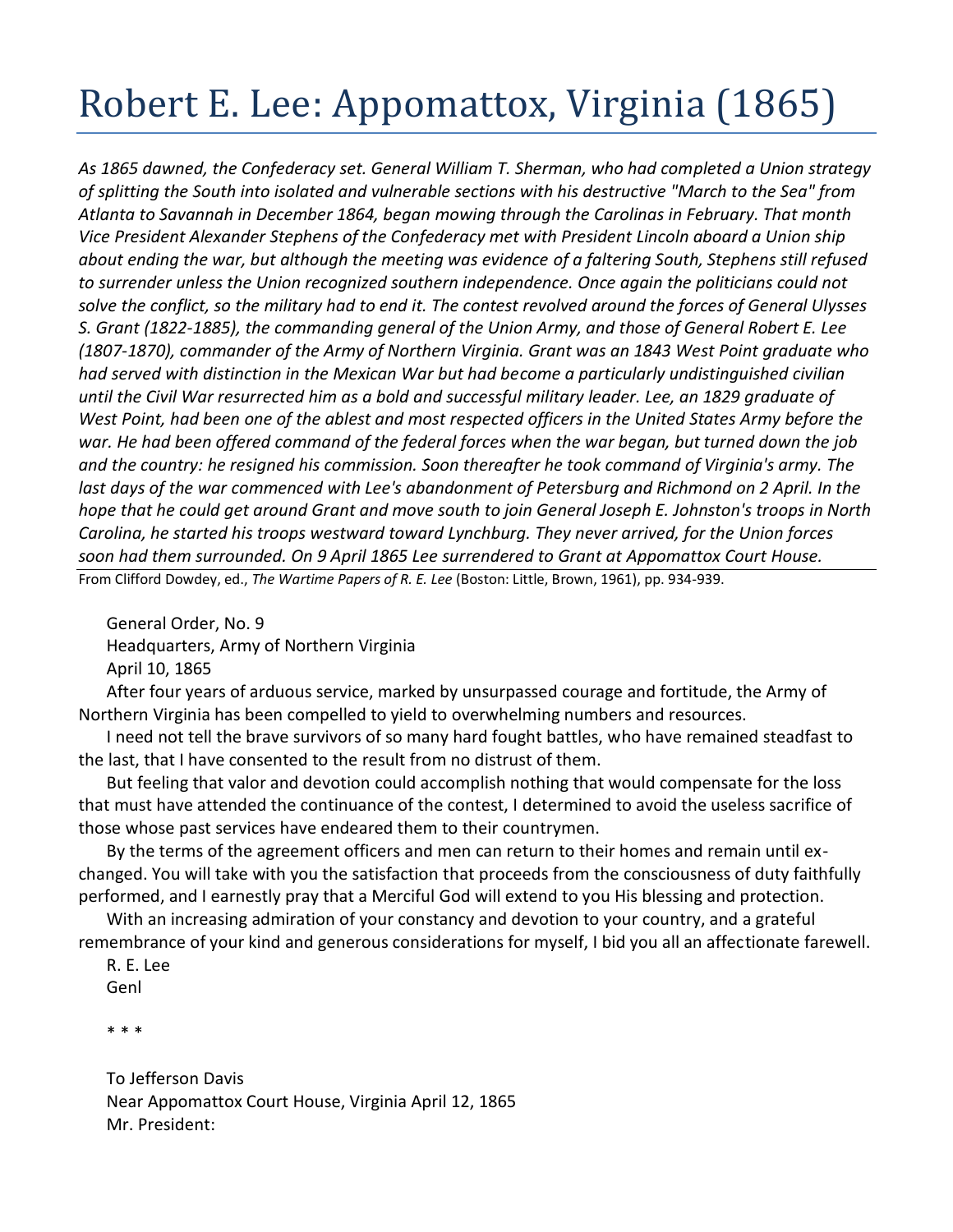It is with pain that I announce to Your Excellency the surrender of the Army of Northern Virginia. The operations which preceded this result will be reported in full. I will therefore only now state that upon arriving at Amelia Court House on the morning of the 4th with the advance of the army, on its retreat from the lines in front of Richmond and Petersburg, and not finding the supplies ordered to be placed there, nearly twenty-four hours were lost in endeavoring to collect in the country subsistence for men and horses. This delay was fatal, and could not be retrieved. The troops, wearied by continued fighting and marching for several days and nights, obtained neither rest nor refreshment; and on moving on the 5th on the Richmond and Danville Railroad, I found at Jetersville the enemy's cavalry, and learned the approach of his infantry and the general advance of his army towards Burkeville. This deprived us of the use of the railroad, and rendered it impracticable to procure from Danville the supplies ordered to meet us at points of our march. Nothing could be obtained from the adjacent country. Our route to the Roanoke was therefore changed, and the march directed upon Farmville, where supplies were ordered from Lynchburg. The change of route threw the troops on the roads pursued by the artillery and wagon trains west of the railroad, which impeded our advance and embarrassed our movements. On the morning of the 6th Genl Long-street's corps reached Rice's Station on the Lynchburg Railroad. It was followed by the commands of Genls R. H. Anderson, Ewell, and Gordon, with orders to close upon it as fast as the progress of the trains would permit or as they could be directed (diverted) on roads farther west. Genl Anderson, commanding Pickett's and B. R. Johnson's divisions, became disconnected with Mahone's division, forming the rear of Longstreet. The enemy's cavalry penetrated the line of march through the interval thus left and attacked the wagon train moving towards Farmville. This caused serious delay in the march of the center and rear of the column, and enabled the enemy to mass upon their flank. After successive attacks Anderson's and Ewell's corps were captured or driven from their position. The latter general, with both of his division commanders, Kershaw and Custis Lee, and his brigadiers, were taken prisoners. Gordon, who all the morning, aided by Genl W. H. F. Lee's cavalry, had checked the advance of the enemy on the road from Amelia Springs and protected the trains, became exposed to his combined assaults, which he bravely resisted and twice repulsed; but the cavalry having been withdrawn to another part of the line of march, and the enemy massing heavily on his front and both flanks, renewed the attack about 6 p.m., and drove him from the field in much confusion. The army continued its march during the night, and every effort was made to reorganize the divisions which had been shattered by the day's operations. But the men depressed by fatigue and hunger, many threw away their arms, while others followed the wagon trains and embarrassed their progress. On the morning of the 7th rations were issued to the troops as they passed Farmville, but the safety of the trains requiring their removal upon the approach of the enemy, all could not be supplied. The army reduced to two corps under Longstreet and Gordon, moved steadily on the road to Appomattox Court House. Thence its march was ordered by Campbell Court House through Pittsylvania towards Danville. The roads were wretched and the progress of the trains slow. By great efforts the head of the column reached Appomattox Court House on the evening of the 8th, and the troops were halted for rest. The march was ordered to be resumed at one (1) a.m. on the 9th. Fitz Lee with the cavalry, supported by Gordon, was ordered to drive the enemy from his front, wheel to the left, and cover the passage of the trains, while Longstreet, who from Rice's Station had formed the rear guard, should close up and hold the position. Two battalions of artillery and the ammunition wagons were directed to accompany the army. The rest of the artillery and wagons to move towards Lynchburg. In the early part of the night the enemy attacked Walker's artillery train near Appomattox Station on the Lynchburg Railroad, and were repelled. Shortly afterwards their cavalry dashed towards the Court House till halted by our line. During the night there were indications of a large force massing on our left and front. Fitz Lee was directed to ascertain its strength, and to suspend his advance till daylight if necessary. About five (5) a.m. on the 9th, with Gordon on his left, he moved forward and opened the way. A heavy force of the enemy was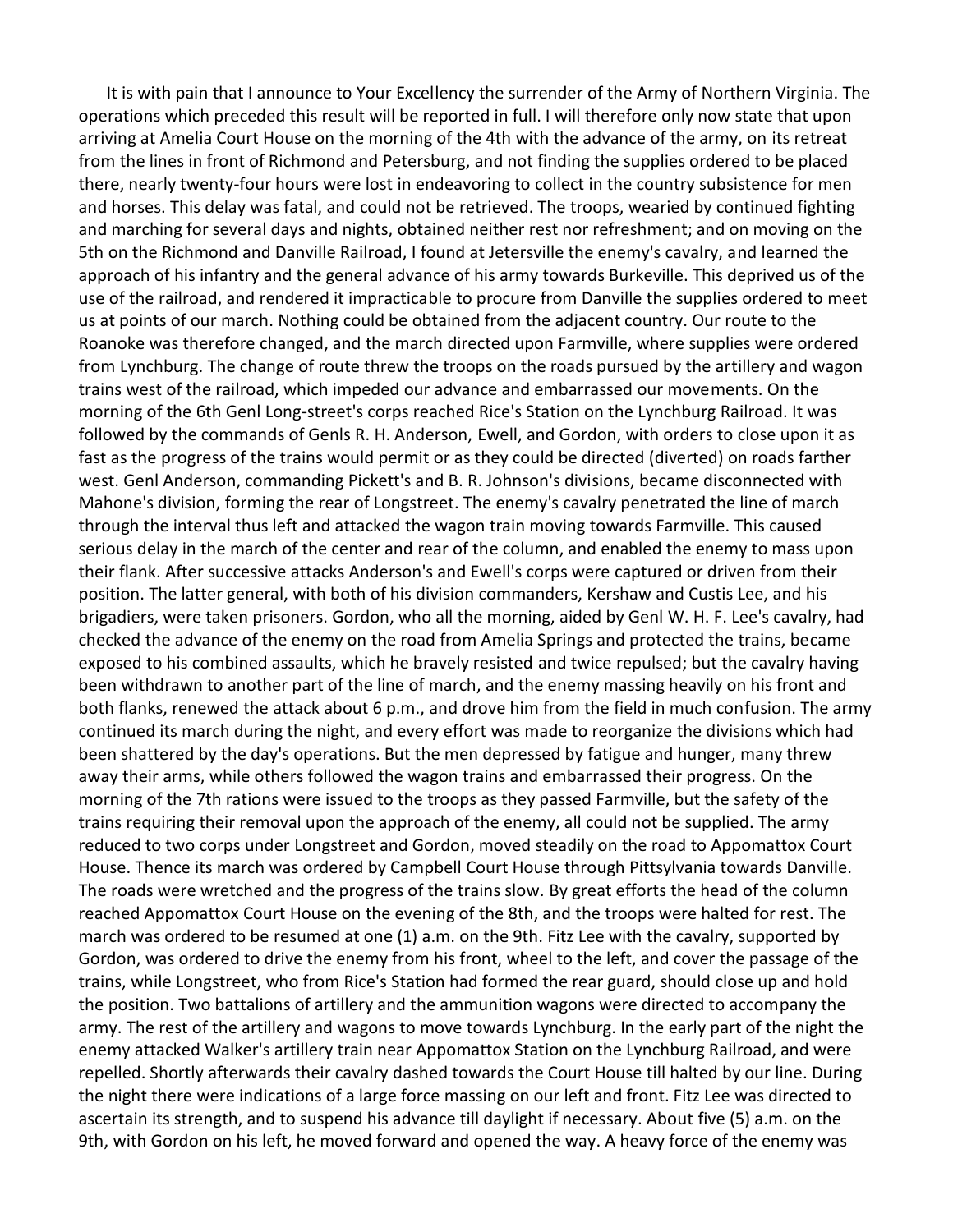discovered opposite Gordon's right, which, moving in the direction of Appomattox Court House, drove back the left of the cavalry and threatened to cut off Gordon from Longstreet. His cavalry at the same time threatening to envelop his left flank, Gordon withdrew across the Appomattox River, and the cavalry advanced on the Lynchburg road and became separated from the army. Learning the condition of affairs on the lines, where I had gone under the expectation of meeting Genl Grant to learn definitely the terms he proposed in a communication received from him on the 8th, in the event of the surrender of the army, I requested a suspension of hostilities until these terms could be arranged. In the interview which occurred with Genl Grant in compliance with my request, terms having been agreed on, I surrendered that portion of the Army of Northern Virginia which was on the field, with its arms, artillery, and wagon trains; the officers and men to be paroled, retaining their side arms and private effects. I deemed this course the best under all the circumstances by which we were surrounded. On the morning of the 9th, according to the reports of the ordnance officers, there were seven thousand eight hundred and ninety-two (7892) organized infantry with arms, with an average of seventy-five (75) rounds of ammunition per man. The artillery, though reduced to sixty-three (63) pieces, with ninety-three (93) rounds of ammunition, was sufficient. These comprised all the supplies of ordnance that could be relied on in the State of Virginia. I have no accurate report of the cavalry, but believe it did not exceed two thousand and one hundred (2100) effective men. The enemy was more than five times our numbers. If we could have forced our way one day longer it would have been at a great sacrifice of life; at its end, I did not see how a surrender could have been avoided. We had no subsistence for man or horse, and it could not be gathered in the country. The supplies ordered to Pamplin's Station from Lynchburg could not reach us, and the men deprived of food and sleep for many days, were worn out and exhausted.

With great respect, yr obdt svt R. E. Lee Genl

\* \* \*

To Jefferson Davis Richmond, Virginia April 20, 1865 Mr. President:

The apprehensions I expressed during the winter, of the moral condition of the Army of Northern Virginia, have been realized. The operations which occurred while the troops were in the entrenchments in front of Richmond and Petersburg were not marked by the boldness and decision which formerly characterized them. Except in particular instances, they were feeble; and a want of confidence seemed to possess officers and men. This condition, I think, was produced by the state of feeling in the country, and the communications received by the men from their homes, urging their return and the abandonment of the field. The movement of the enemy on the 30th March to Dinwiddie Court House was consequently not as strongly met as similar ones had been. Advantages were gained by him which discouraged the troops, so that on the morning of the 2d April, when our lines between the Appomattox and Hatcher's Run were assaulted, the resistance was not effectual: several points were penetrated and large captures made. At the commencement of the withdrawal of the army from the lines on the night of the 2d, it began to disintegrate, and straggling from the ranks increased up to the surrender on the 9th. On that day, as previously reported, there were only seven thousand eight hundred and ninety-two (7892) effective infantry. During the night, when the surrender became known, more than ten thousand men came in, as reported to me by the Chief Commissary of the Army. During the succeeding days stragglers continued to give themselves up, so that on the 12th April, according to the rolls of those paroled, twenty-six thousand and eighteen (26,018) officers and men had surrendered. Men who had left the ranks on the march, and crossed James River, returned and gave themselves up, and many have